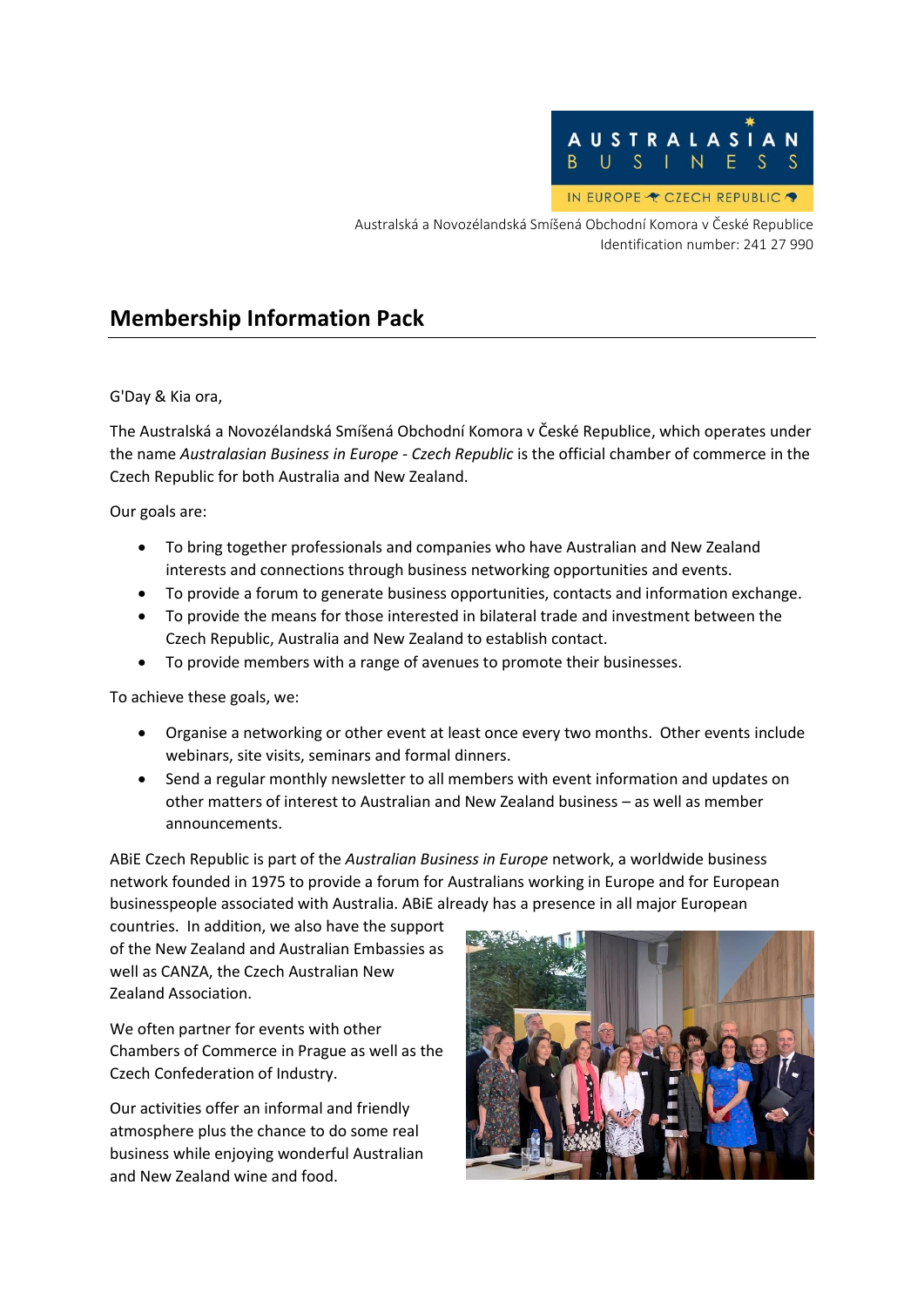# **Membership**

ABiE Membership is open to any company or similar business entity which does business in Australia, New Zealand and/or the Czech Republic. There are two types of membership:

| <b>Membership</b>                                               | <b>Standard Member</b> | <b>Premium Member</b> |
|-----------------------------------------------------------------|------------------------|-----------------------|
| <b>Website Listing &amp; Link</b>                               | <b>Yes</b>             | <b>Yes</b>            |
| <b>Prominent Listing on Website</b>                             |                        | <b>Yes</b>            |
| <b>Members Privileges at</b><br><b>Chamber Events</b>           | 2 Persons              | 6 Persons             |
| <b>Opportunity to present your</b><br>business at an ABiE event |                        | Yes                   |
| <b>Cost</b>                                                     | 5,000 CZK              | 25,000 CZK            |

To join us, please complete and return the form below.

*If you are a non-profit, NGO or academic organisation, we may be able to offer reduced pricing. Contact us for more information.*

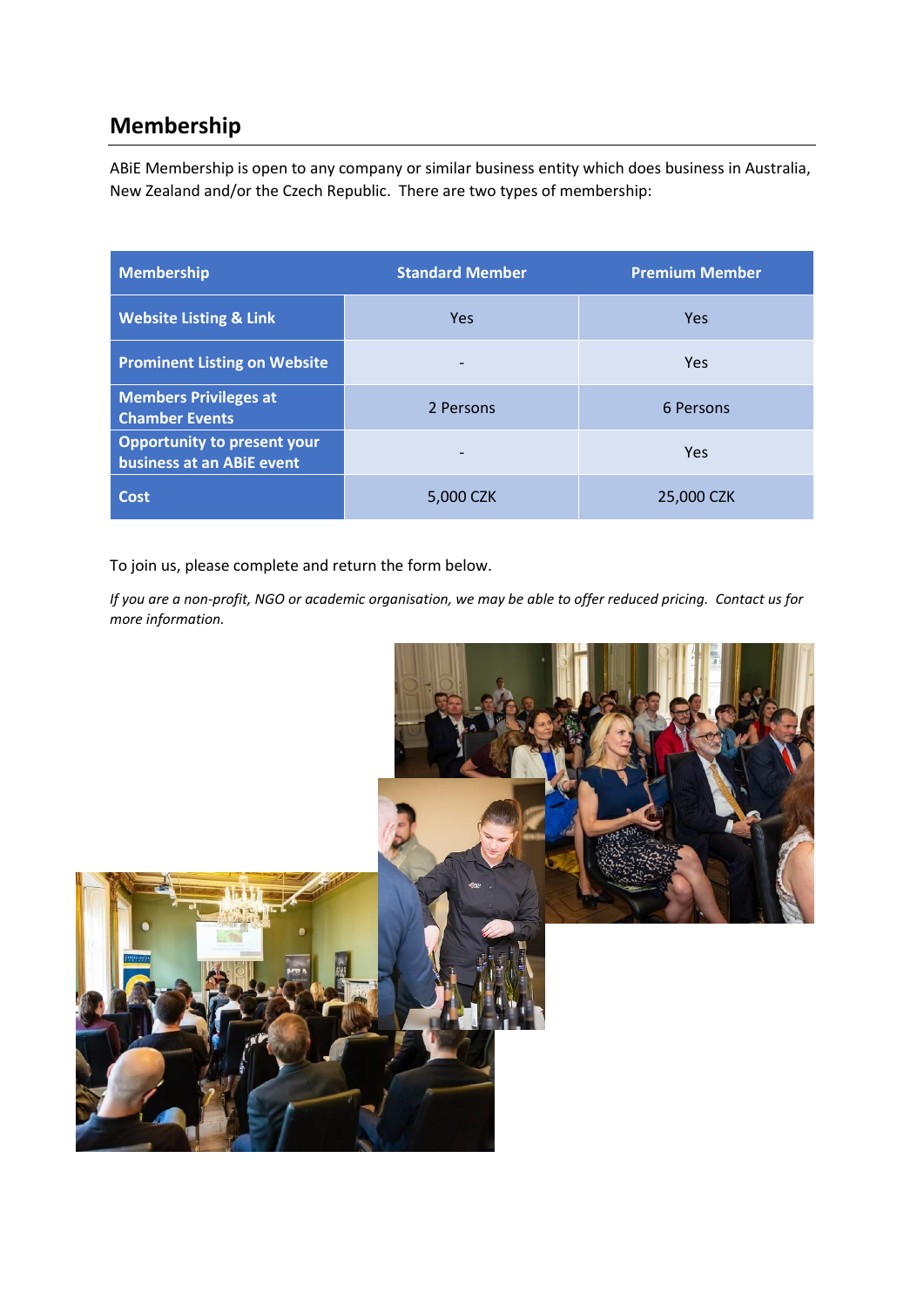

Australská a Novozélandská Smíšená Obchodní Komora v České Republice Identification number: 241 27 990

## **Membership Application form**

| <b>Basic Details</b>  |  |  |
|-----------------------|--|--|
| Name of Company:      |  |  |
| Contact Person:       |  |  |
| Contact Person Phone: |  |  |
| Contact Person Email  |  |  |
|                       |  |  |

### **Evidence of Eligibility**

The Charter of the Chamber requires us to obtain evidence of domicile, registered office or place of business in the Czech Republic and / or Australia and/or New Zealand.

If you are a company registered in any of these countries, this requirement can be satisfied by providing one of:

- Czech Company Identification Number (ICO):
- Australian Business number (ABN or ACN)
- New Zealand Company Number:

If you are not able to provide one of these numbers, please contact us

### **Application**

I hereby apply for membership of the Chamber and agree to abide by the Charter of the Chamber.